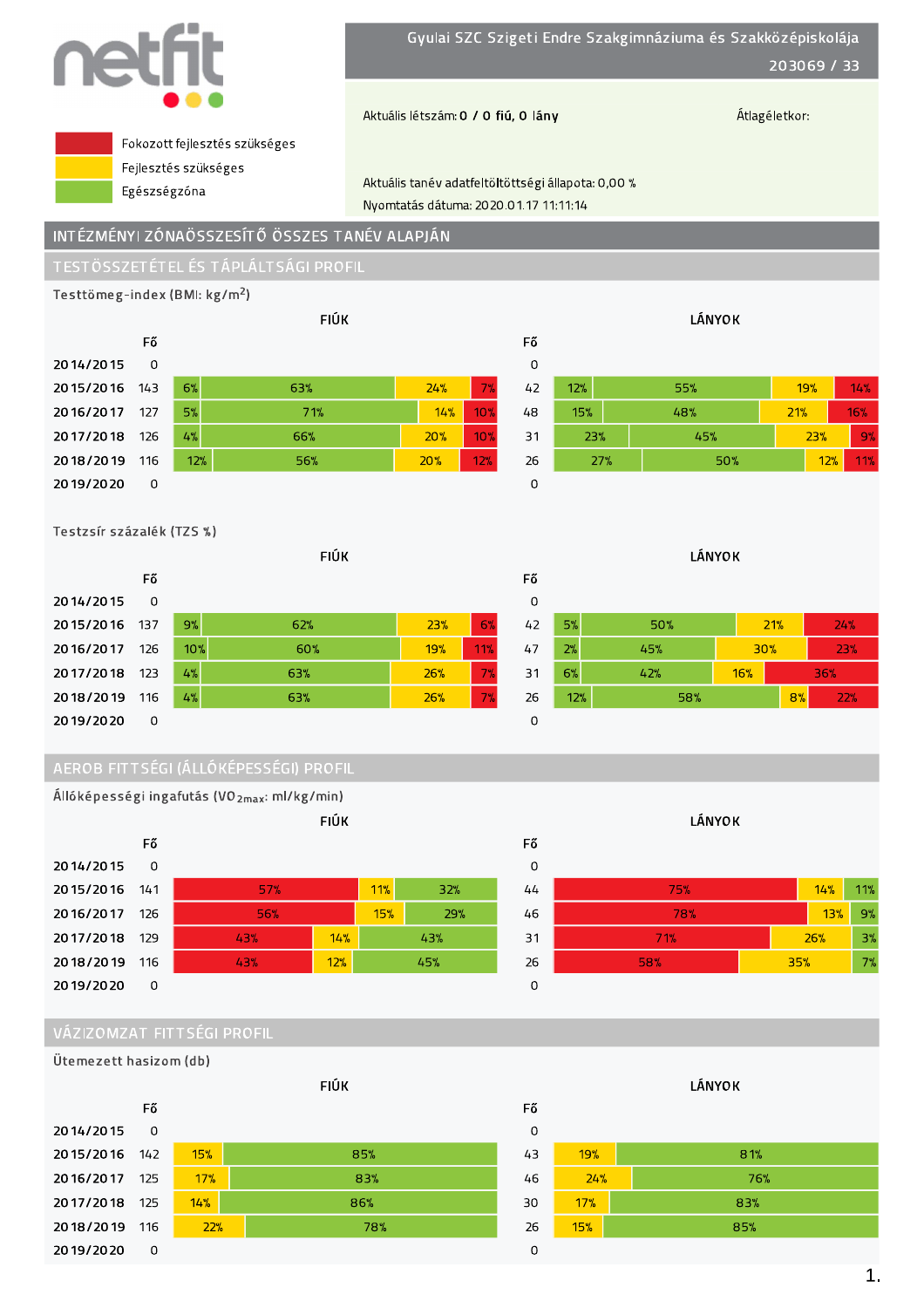### Törzsemelés teszt (cm)



# Ütemezett fekvőtámasz (db)



## Kézi szorítóerő (kg)



### Helyből távolugrás (cm)







# **LÁNYOK** 48%  $52%$

Fő

 $\mathbf 0$ 

 $44$ 

| 46 | 41% | 59% |
|----|-----|-----|
| 31 | 65% | 35% |
| 26 | 38% | 62% |
|    |     |     |

**LÁNYOK** 

| 0  |     |     |     |  |  |  |  |  |  |  |  |  |
|----|-----|-----|-----|--|--|--|--|--|--|--|--|--|
| 44 | 18% |     | 82% |  |  |  |  |  |  |  |  |  |
| 46 | 22% |     | 78% |  |  |  |  |  |  |  |  |  |
| 29 | 14% |     | 86% |  |  |  |  |  |  |  |  |  |
| 26 | 12% | 35% | 53% |  |  |  |  |  |  |  |  |  |
| O  |     |     |     |  |  |  |  |  |  |  |  |  |



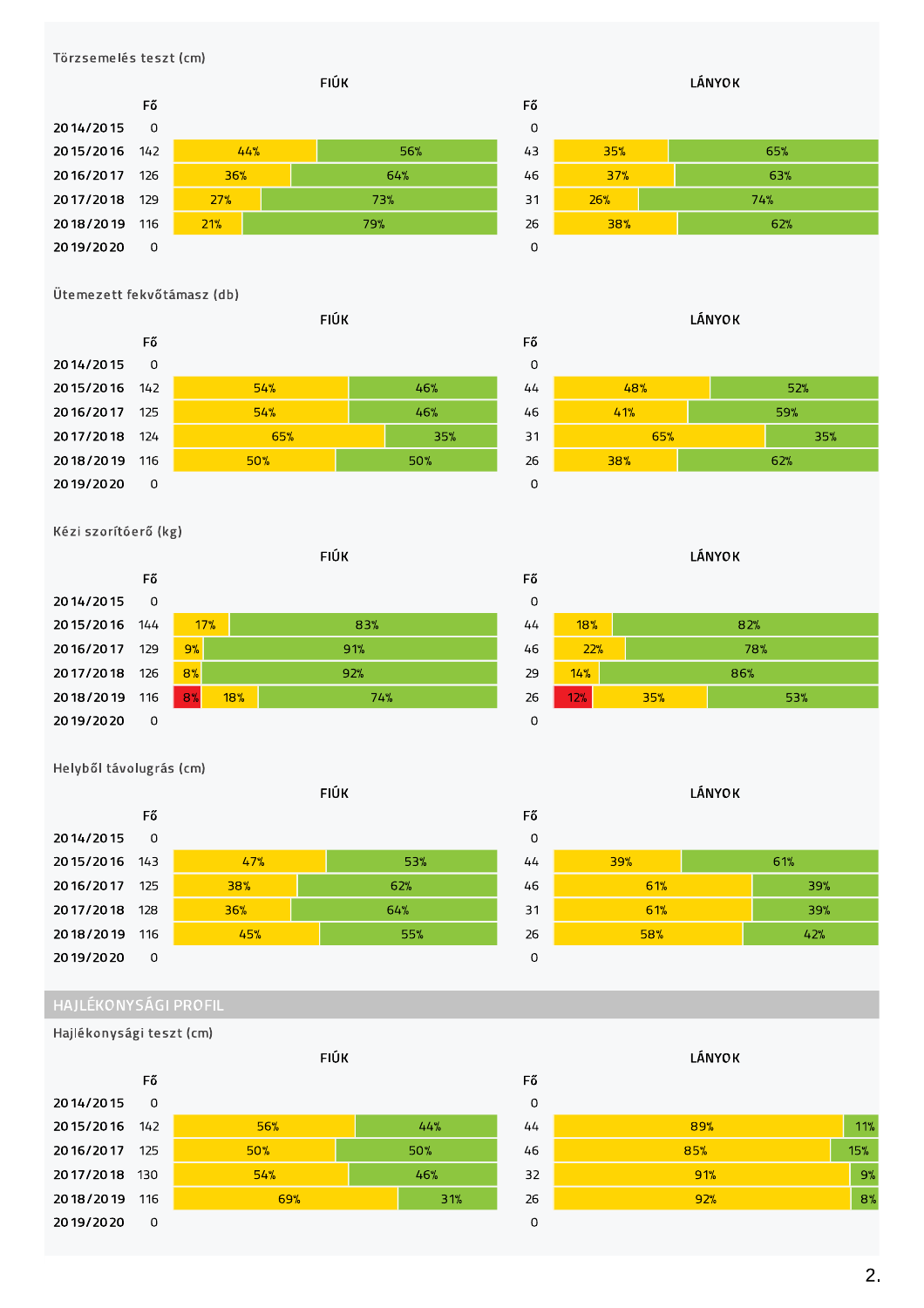

# INTÉZMÉNYI ZÓNAÖSSZESÍTŐ ÖSSZES TANÉV ALAPJÁN

# TESTÖSSZETÉTEL ÉS TÁPLÁLTSÁGI PROFIL

| Testtömeg-index (BMI: kg/m <sup>2</sup> ) |       |             |              |               |       |       |               |        |                  |                   |              |  |
|-------------------------------------------|-------|-------------|--------------|---------------|-------|-------|---------------|--------|------------------|-------------------|--------------|--|
|                                           |       | <b>FIÚK</b> |              |               |       |       | <b>LÁNYOK</b> |        | <b>INTÉZMÉNY</b> |                   |              |  |
|                                           | Min.  | Max.        | <b>Átlag</b> | <b>Szórás</b> | Min.  | Max.  | <b>Átlag</b>  | Szórás | FFSZ             | FSZ               | EZ           |  |
| 2014/2015                                 |       |             |              |               |       |       |               |        |                  |                   |              |  |
| 2015/2016                                 | 15.05 | 41.65       | 22.91        | 4.46          | 15.94 | 43.83 | 23.36         | 5.95   | $16f_0 - 9%$     | $42 f_0^2 - 23$ % | 127 fő - 68% |  |
| 2016/2017                                 | 15.08 | 41.88       | 22.93        | 4.83          | 15.66 | 43.91 | 23.91         | 6.31   | 21 fő - 12%      | 28 fő - 16%       | 126 fő - 72% |  |
| 2017/2018                                 | 14.04 | 41.59       | 23.54        | 5.07          | 15.33 | 37.26 | 22.49         | 5.00   | 16 fő - 10%      | $32 f$ ő – 20%    | 109 fő - 70% |  |
| 2018/2019                                 | 15.31 | 45.00       | 23.35        | 5.48          | 14.80 | 42.34 | 22.25         | 6.62   | 17 fő - 12%      | 26 fő - 18%       | 99 fő - 70%  |  |
| 2019/2020                                 |       |             |              |               |       |       |               |        |                  |                   |              |  |

# Testzsír százalék (TZS %)

|           |      | <b>FIÚK</b> |              |               |       |       | LÁNYOK       |        | <b>INTEZMENY</b> |             |               |
|-----------|------|-------------|--------------|---------------|-------|-------|--------------|--------|------------------|-------------|---------------|
|           | Min. | Max.        | <b>Atlag</b> | <b>Szórás</b> | Min.  | Max.  | <b>Atlag</b> | Szórás | FFSZ             | <b>FSZ</b>  | EZ            |
| 2014/2015 |      |             |              |               |       |       |              |        |                  |             |               |
| 2015/2016 | 5.00 | 38.00       | 17.50        | 8.64          | 12.00 | 49.90 | 29.33        | 10.06  | 18 fő - 10%      | 40 fő - 22% | 121 fő - 68%  |
| 2016/2017 | 5.10 | 44.80       | 17.97        | 9.82          | 14.30 | 48.70 | 31.35        | 8.68   | 24 fő - 14%      | 38 fő - 22% | 111 fő - 64%  |
| 2017/2018 | 6.10 | 38.50       | 18.58        | 8.67          | 13.00 | 48.30 | 30.87        | 9.50   | 20 fő - 13%      | 37 fő - 24% | $97f$ ő - 63% |
| 2018/2019 | 5.20 | 42.20       | 18.40        | 8.95          | 7.00  | 50.00 | 27.88        | 11.19  | 14 fő - 10%      | 32 fő - 23% | 96 fő - 67%   |
| 2019/2020 |      |             |              |               |       |       |              |        |                  |             |               |

# AEROB FITTSÉGI (ÁLLÓKÉPESSÉGI) PROFIL

| Állóképességi ingafutás (VO <sub>2max</sub> : ml/kg/min) |  |  |  |  |
|----------------------------------------------------------|--|--|--|--|
|----------------------------------------------------------|--|--|--|--|

|           | <b>FIÚK</b> |       |              |               |       |       | LÁNYOK       |        | INTÉZMÉNY     |             |             |  |
|-----------|-------------|-------|--------------|---------------|-------|-------|--------------|--------|---------------|-------------|-------------|--|
|           | Min.        | Max.  | <b>Átlag</b> | <b>Szórás</b> | Min.  | Max.  | <b>Átlag</b> | Szórás | FFSZ          | <b>FSZ</b>  | /EZ)        |  |
| 2014/2015 |             |       |              |               |       |       |              |        |               |             |             |  |
| 2015/2016 | 28.86       | 71.81 | 40.98        | 7.20          | 27.81 | 47.62 | 33.53        | 4.61   | 114 fő - 62%  | 21 fő - 11% | 50 fő - 27% |  |
| 2016/2017 | 28.49       | 65.10 | 40.96        | 7.27          | 26.89 | 48.71 | 33.81        | 4.35   | 107 fő - 62%  | 25 fő - 15% | 40 fő - 23% |  |
| 2017/2018 | 27.03       | 64.69 | 43.23        | 6.97          | 26.85 | 40.45 | 33.75        | 3.04   | 77 fő - 48%   | 26 fő - 16% | 57 fő - 36% |  |
| 2018/2019 | 26.26       | 62.13 | 42.96        | 7.49          | 28.04 | 43.62 | 34.50        | 3.66   | $65f$ ő - 46% | 23 fő - 16% | 54 fő - 38% |  |
| 2019/2020 |             |       |              |               |       |       |              |        |               |             |             |  |

# VÁZIZOMZAT FITTSÉGI PROFIL

Ütemezett hasizom (db)

|           | <b>FIÚK</b> |       |       |               |      |       | <b>LÁNYOK</b> |               | <b>INTÉZMÉNY</b> |             |              |
|-----------|-------------|-------|-------|---------------|------|-------|---------------|---------------|------------------|-------------|--------------|
|           | Min.        | Max.  | Atlag | <b>Szórás</b> | Min. | Max.  | <b>Atlag</b>  | <b>Szórás</b> |                  | <b>FSZ</b>  | EZ           |
| 2014/2015 |             |       |       |               |      |       |               |               |                  |             |              |
| 2015/2016 | 7.00        | 80.00 | 48.80 | 22.73         | 6.00 | 80.00 | 34.19         | 21.82         |                  | 30 fő - 16% | 155 fő - 84% |
| 2016/2017 | 1.00        | 80.00 | 47.96 | 23.69         | 1.00 | 80.00 | 33.28         | 21.61         |                  | 32 fő - 19% | 139 fő - 81% |
|           |             |       |       |               |      |       |               |               |                  |             |              |

**W SZÉCHENYI TERV**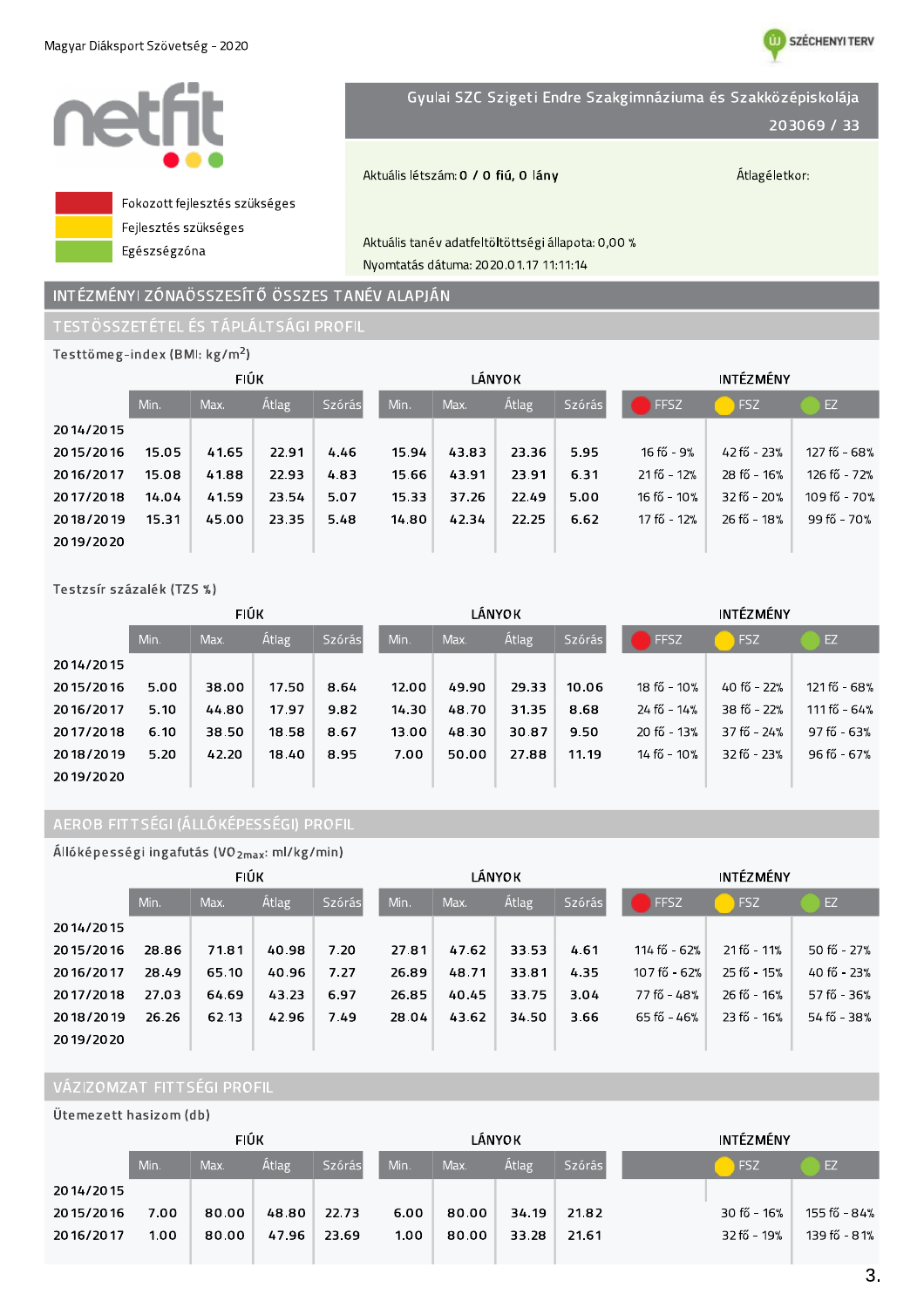| 2017/2018 | 5.00 | 80.00 | 45.51 21.33 | 11.00 | 80.00 | 31.10 | 14.19 | 22 fő - 14% l | 133 fő - 86% |
|-----------|------|-------|-------------|-------|-------|-------|-------|---------------|--------------|
| 2018/2019 | 5.00 | 80.00 | 40.96 21.56 | 13.00 | 80.00 | 31.50 | 18.84 | 29 fő - 20%   | 113 fő - 80% |
| 2019/2020 |      |       |             |       |       |       |       |               |              |

Törzsemelés teszt (cm)

|           |       | <b>FIÚK</b> |              |               |       |       | LÁNYOK |        | <b>INTÉZMÉNY</b> |                 |              |
|-----------|-------|-------------|--------------|---------------|-------|-------|--------|--------|------------------|-----------------|--------------|
|           | Min.  | Max.        | <b>Atlag</b> | <b>Szórás</b> | Min.  | Max.  | Átlag  | Szórás |                  | <b>FSZ</b>      | EZ           |
| 2014/2015 |       |             |              |               |       |       |        |        |                  |                 |              |
| 2015/2016 | 10.50 | 30.00       | 23.12        | 6.24          | 7.00  | 30.00 | 24.52  | 5.76   |                  | 78 fő - 42%     | 107 fő - 58% |
| 2016/2017 | 7.00  | 30.00       | 24.83        | 5.14          | 12.00 | 30.00 | 24.20  | 4.62   |                  | $62f_{0} - 36%$ | 110 fő - 64% |
| 2017/2018 | 9.00  | 30.00       | 25.51        | 4.95          | 9.00  | 30.00 | 24.77  | 5.27   |                  | 43 fő - 27%     | 117 fő - 73% |
| 2018/2019 | 5.00  | 30.00       | 25.52        | 5.49          | 10.00 | 30.00 | 24.15  | 4.54   |                  | 34 fő - 24%     | 108 fő - 76% |
| 2019/2020 |       |             |              |               |       |       |        |        |                  |                 |              |

Ütemezett fekvőtámasz (db)

|           |      | <b>FIÚK</b> |              |        |      |       | LÁNYOK       |        | <b>INTÉZMÉNY</b> |             |             |
|-----------|------|-------------|--------------|--------|------|-------|--------------|--------|------------------|-------------|-------------|
|           | Min. | Max.        | <b>Atlag</b> | Szórás | Min. | Max.  | <b>Átlag</b> | Szórás |                  | <b>FSZ</b>  | EZ          |
| 2014/2015 |      |             |              |        |      |       |              |        |                  |             |             |
| 2015/2016 | 1.00 | 43.00       | 17.48        | 9.13   | 1.00 | 20.00 | 7.86         | 5.35   |                  | 98 fő - 53% | 88 fő - 47% |
| 2016/2017 | 1.00 | 41.00       | 16.69        | 7.58   | 0.00 | 20.00 | 8.00         | 4.63   |                  | 87 fő - 51% | 84 fő - 49% |
| 2017/2018 | 1.00 | 50.00       | 15.50        | 7.44   | 0.00 | 20.00 | 6.03         | 4.89   |                  | 101fő - 65% | 54 fő - 35% |
| 2018/2019 | 1.00 | 47.00       | 17.70        | 8.89   | 0.00 | 18.00 | 7.88         | 4.49   |                  | 68 fő - 48% | 74 fő - 52% |
| 2019/2020 |      |             |              |        |      |       |              |        |                  |             |             |

# Kézi szorítóerő (kg)

|           | <b>FIÚK</b> |       |              |        |       |       | <b>LÁNYOK</b> |        | <b>INTÉZMÉNY</b> |             |              |
|-----------|-------------|-------|--------------|--------|-------|-------|---------------|--------|------------------|-------------|--------------|
|           | Min.        | Max.  | <b>Atlag</b> | Szórás | Min.  | Max.  | Átlag         | Szórás | FFSZ<br>n.       | FSZ         | EZ           |
| 2014/2015 |             |       |              |        |       |       |               |        |                  |             |              |
| 2015/2016 | 22.70       | 66.05 | 43.77        | 9.25   | 17.95 | 49.80 | 27.52         | 5.86   | 0 fő - $0\%$     | 32 fő - 17% | 156 fő - 83% |
| 2016/2017 | 18.00       | 71.00 | 44.68        | 8.51   | 16.00 | 41.80 | 27.63         | 6.15   | $0 f''$ - $0\%$  | 22 fő - 13% | 153 fő - 87% |
| 2017/2018 | 18.75       | 91.20 | 45.38        | 10.44  | 11.55 | 66.90 | 30.44         | 11.43  | $0f''_0 - 0\%$   | 14 fő - 9%  | 141 fő - 91% |
| 2018/2019 | 19.60       | 77.00 | 47.00        | 11.02  | 16.70 | 52.00 | 30.18         | 7.20   | $12 f''$ - 8%    | 30 fő - 21% | 100 fő - 71% |
| 2019/2020 |             |       |              |        |       |       |               |        |                  |             |              |

Helyből távolugrás (cm)

|           |        | <b>FIÚK</b> |              |               | LÁNYOK |        |              |        | <b>INTÉZMÉNY</b> |               |              |
|-----------|--------|-------------|--------------|---------------|--------|--------|--------------|--------|------------------|---------------|--------------|
|           | Min.   | Max.        | <b>Atlag</b> | <b>Szórás</b> | Min.   | Max.   | <b>Atlag</b> | Szórás |                  | <b>FSZ</b>    | EZ           |
| 2014/2015 |        |             |              |               |        |        |              |        |                  |               |              |
| 2015/2016 | 100.00 | 265.00      | 195.89       | 33.44         | 67.00  | 200.00 | 143.49       | 30.81  |                  | $84f_0 - 45%$ | 103 fő - 55% |
| 2016/2017 | 14.00  | 258.00      | 193.92       | 37.73         | 80.00  | 183.00 | 134.98       | 24.58  |                  | 75 fő - 44%   | 96 fő - 56%  |
| 2017/2018 | 100.00 | 270.00      | 196.77       | 33.93         | 80.00  | 178.00 | 135.03       | 23.04  |                  | $65f$ ő - 41% | 94 fő - 59%  |
| 2018/2019 | 124.00 | 280.00      | 198.84       | 31.33         | 87.00  | 200.00 | 139.04       | 23.02  |                  | $67f_0 - 47%$ | 75 fő - 53%  |
| 2019/2020 |        |             |              |               |        |        |              |        |                  |               |              |

Hajlékonysági teszt (cm)

|           | <b>FIÚK</b> |       |              |               | <b>LÁNYOK</b> |       |              |          | <b>INTÉZMÉNY</b> |              |                |
|-----------|-------------|-------|--------------|---------------|---------------|-------|--------------|----------|------------------|--------------|----------------|
|           | Min.        | Max.  | <b>Átlag</b> | <b>Szórás</b> | Min.          | Max.  | <b>Átlag</b> | Szórás I |                  | <b>FSZ</b>   | EZ             |
| 2014/2015 |             |       |              |               |               |       |              |          |                  |              |                |
| 2015/2016 | 4.00        | 45.00 | 19.54        | 6.56          | 5.50          | 36.50 | 20.48        | 7.28     |                  | 118 fő - 63% | 68 fő - 37%    |
| 2016/2017 | 4.50        | 37.50 | 20.29        | 5.98          | 10.00         | 37.00 | 23.45        | 6.17     |                  | 101fő - 59%  | $70 f_0 - 41%$ |
| 2017/2018 | 5.00        | 44.90 | 19.76        | 6.08          | 0.00          | 32.00 | 20.16        | 6.98     |                  | 99 fő - 61%  | $63 f_0 - 39%$ |
|           |             |       |              |               |               |       |              |          |                  |              |                |